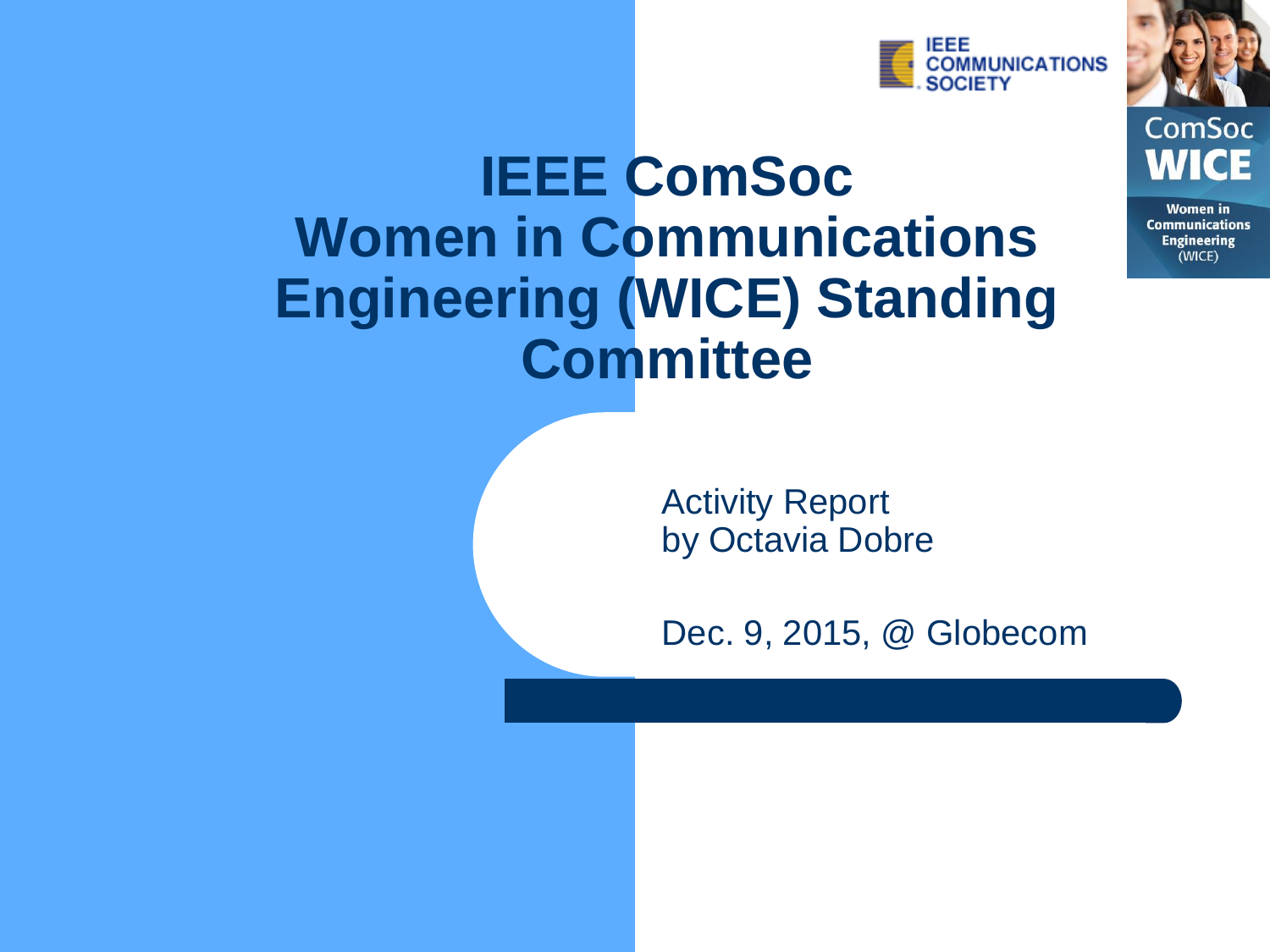

**Women** in **Communications Ingineering** (WICF)

### **Agenda**

- Welcome & Introduction
- Approval of Minutes (IEEE ICC2015)
- Report of the Chair
- WICE Awards
- WIE-WICE Panel on Global Innovation at Globecom 2015
- WICE Workshop on Communications and Signal Processing 2016
- Other Business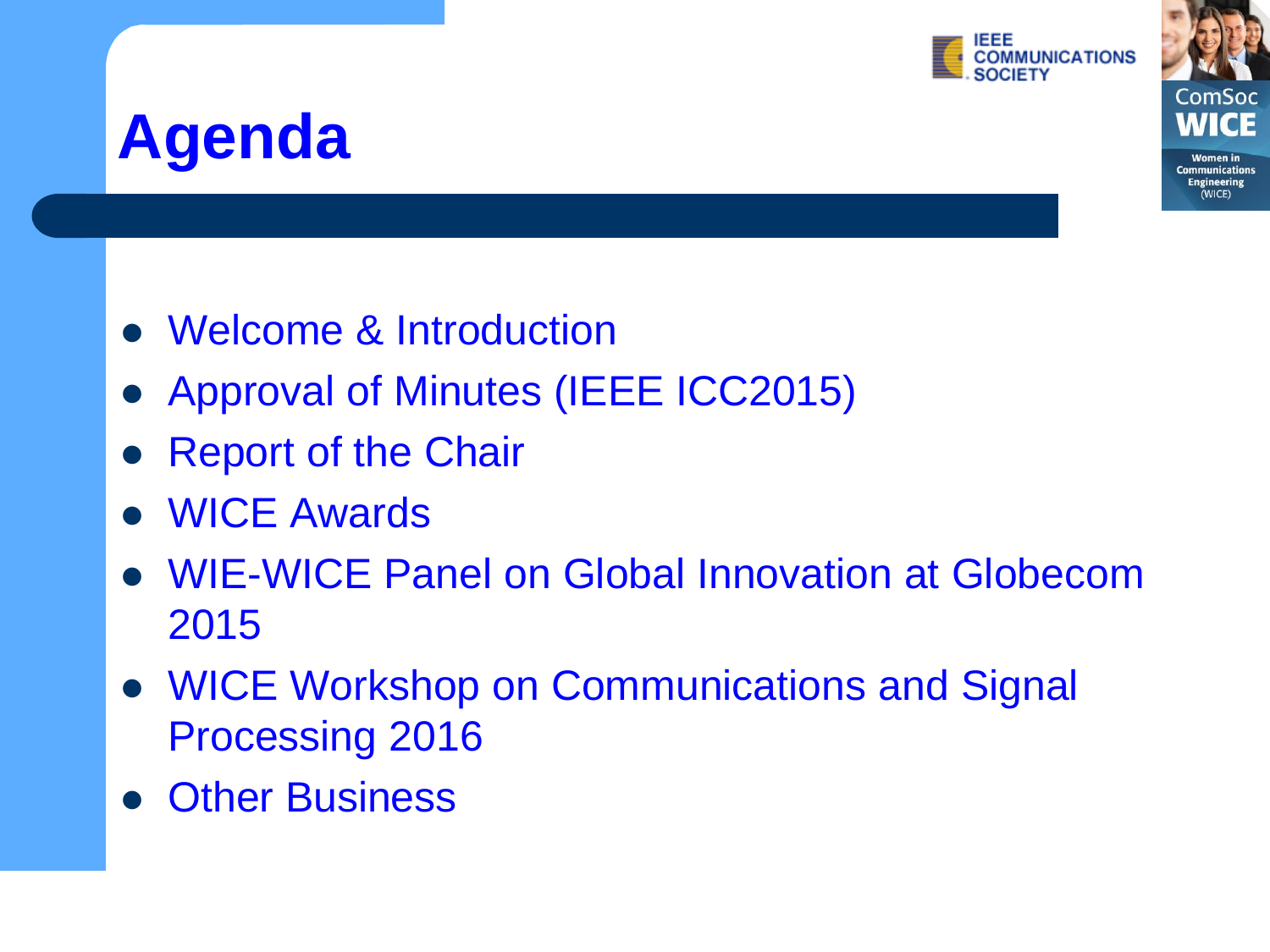

# **Approval of Minutes (ICC 2015)**



 $(WICE)$ 

#### http://wice.committees.comsoc.org/event/icc-2015/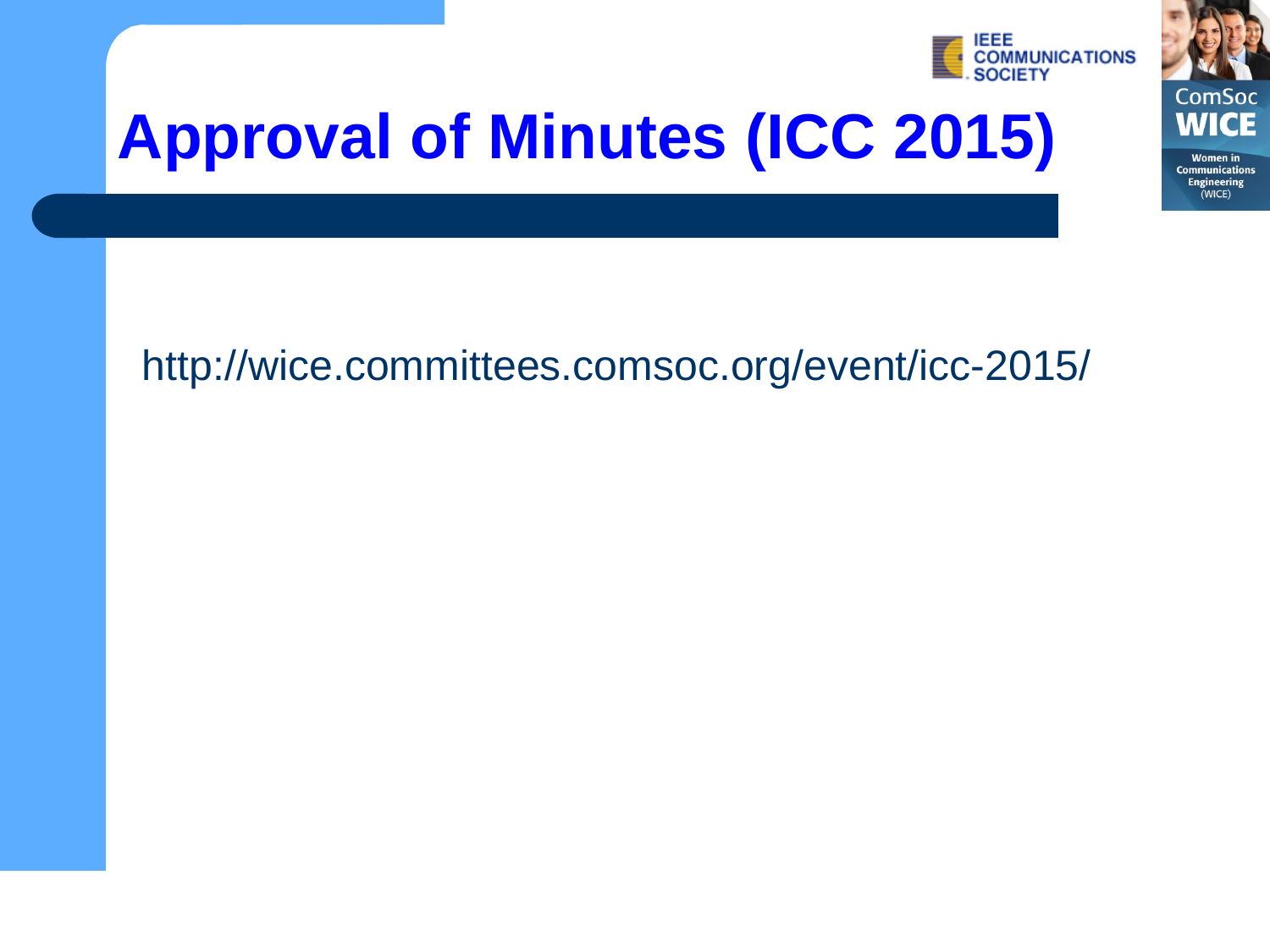# **WICE Executive Committe (2016-10015 2017)**

**Women** in **Communications Ingineering** (WICF)

#### **WICE Committee Executive**

- **Chair**: [Octavia Dobre](http://www.engr.mun.ca/~dobre/)
- **Vice-Chair**: Jean Armstrong
- **Publicity Chair: [Sinem Coleri Ergen](http://home.ku.edu.tr/~sergen/)**
- **Secretary**: [Ana Garcia Armada](http://agarcia.webs.tsc.uc3m.es)
- **Industry Relation Coordinator**: [Nada Philip](http://sec.kingston.ac.uk/about-SEC/people/academic/view_profile.php?id=1262)
- **Student Activity Coordinator**: [Meryem Simsek](https://mns.ifn.et.tu-dresden.de/Chair/Pages/Staff.aspx?get=172)
- **MaLs**
- [Maite Brandt-Pearce](http://www.ece.virginia.edu/faculty/brandt-pearce.html)
- [Meixia Tao](http://iwct.sjtu.edu.cn/Personal/mxtao/)
- [Shalinee Kishore](http://www.ece.lehigh.edu/~skishore/)
- [Sarah Kate Wilson](http://www.scu.edu/engineering/ee/people/wilson.cfm)
- [Urbashi Mitra](http://csi.usc.edu/~ubli/ubli.html)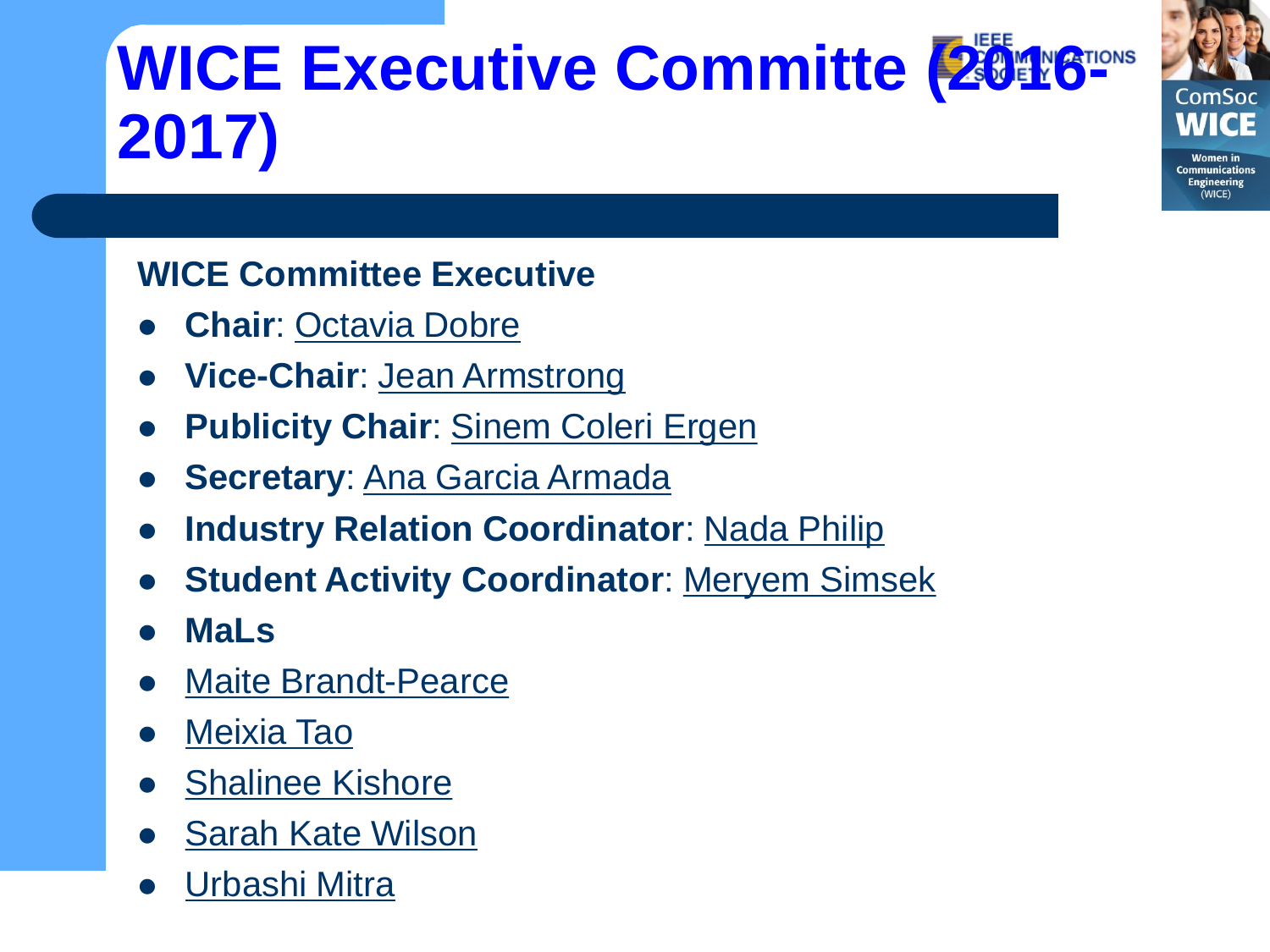

Communications **Engineering** 

# **Report of the Chair**

Web site (**migration: thanks to Sinem!**)

http://wice.committees.comsoc.org/

Facebook

#### <https://www.facebook.com/ComSocWICE>

- LinkedIn [https://www.linkedin.com/groups/IEEE-ComSoc-Women-in-](https://www.linkedin.com/groups/IEEE-ComSoc-Women-in-Communications-2317509)[Communications-2317509](https://www.linkedin.com/groups/IEEE-ComSoc-Women-in-Communications-2317509)
- Email List (> 4,200 members)

http://cms.comsoc.org/eprise/main/SiteGen/Comm\_WICE/Content/Home/Mailing\_List.html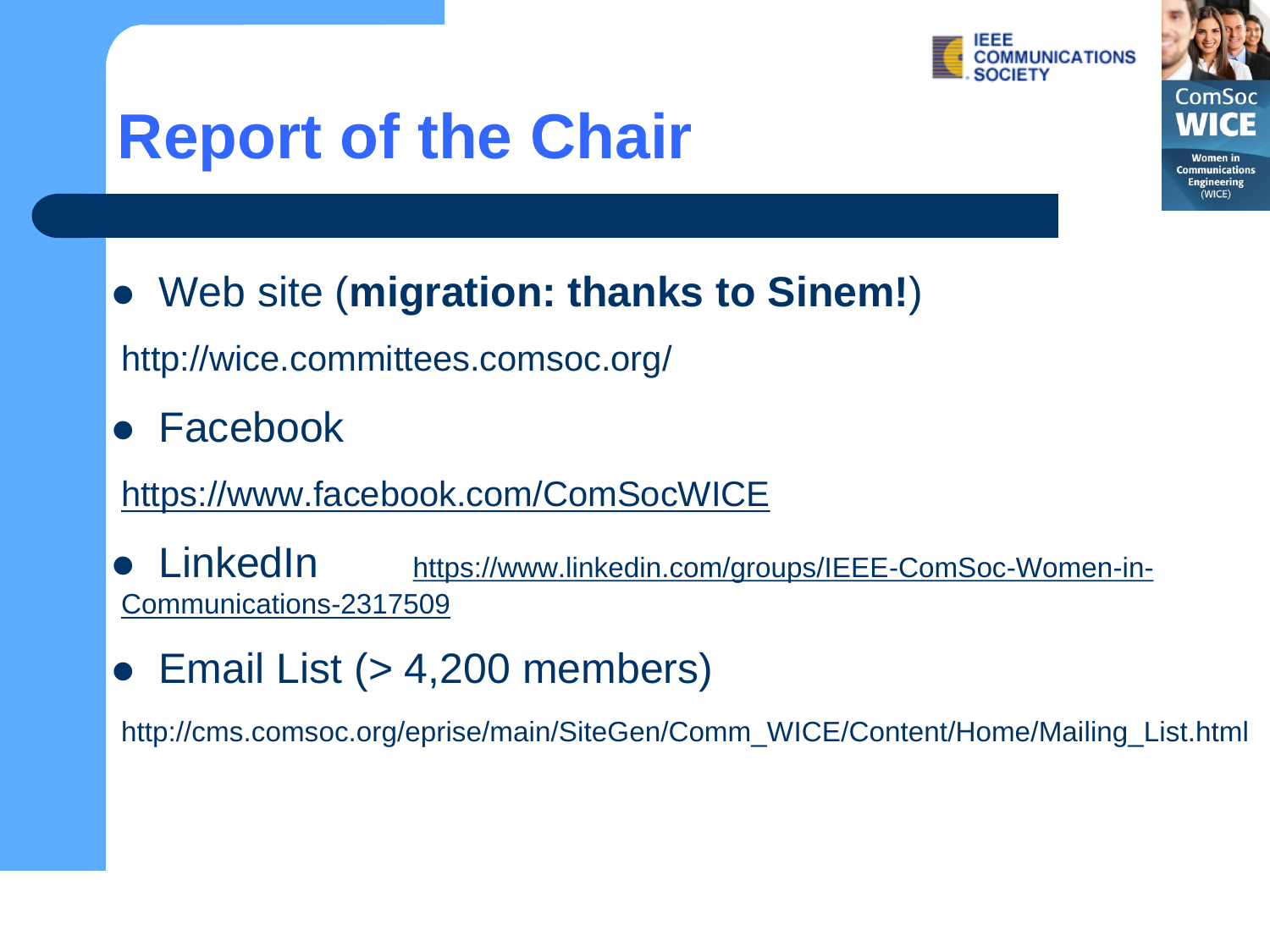

**Women** in **Communications Engineering** (WICE)

## **Report of the Chair**

#### P&Ps

- <http://wice.committees.comsoc.org/bylaws/>
- will be approved at Globecom 2015
- ComSoc student competition
	- WICE representative: Maite Brandt-Pierce (**thank you**)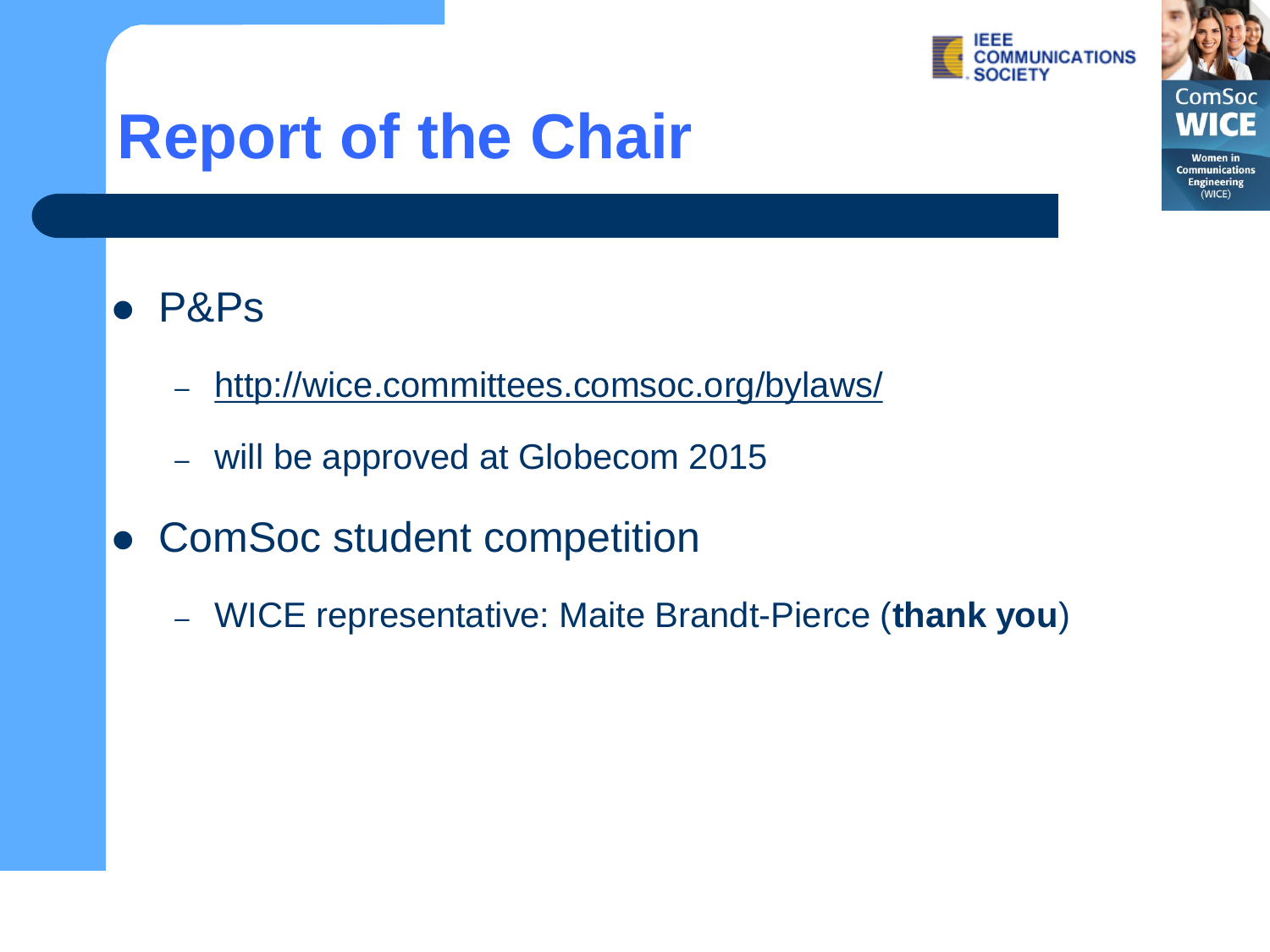

**Women** in **Communications Engineering** (WICE)

## **Report of the Chair**

#### **WICE Awards**

[http://cms.comsoc.org/eprise/main/SiteGen/Comm\\_WICE/Content/Home/Awards.html](http://cms.comsoc.org/eprise/main/SiteGen/Comm_WICE/Content/Home/Awards.html)

- **WICE Outstanding Achievements Award**
- **WICE Outstanding Service Award**
- **WICE Mentorship Award**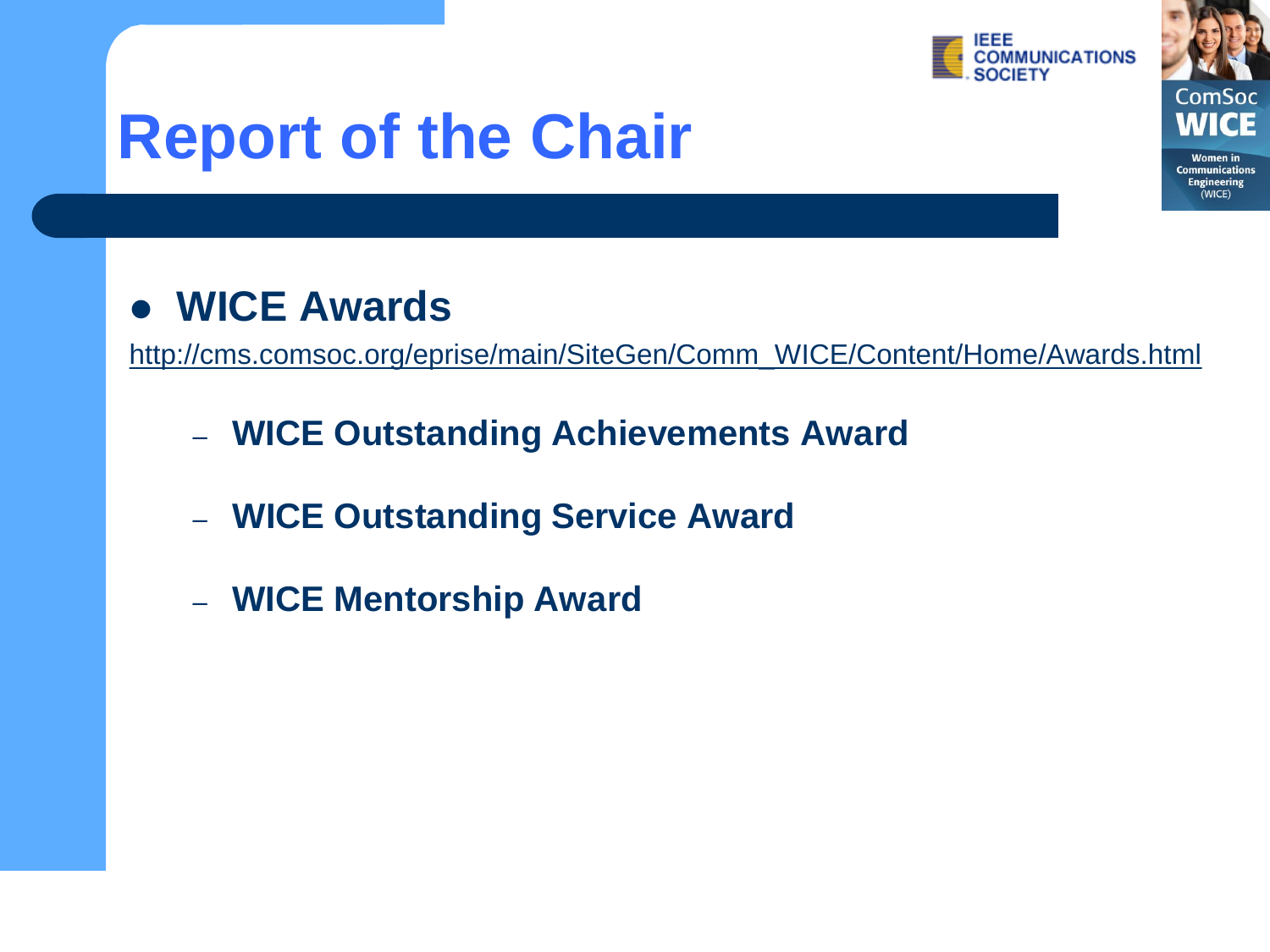

**Communications Ingineering** 

## **WICE Awards Presentation**

### IEEE Communications Society Women In Communications Engineering Committee **Outstanding Achievement Award**

Presented to

#### **Muriel Medard**

for outstanding contributions to the to the fields of network coding, wireless communications and optical networks.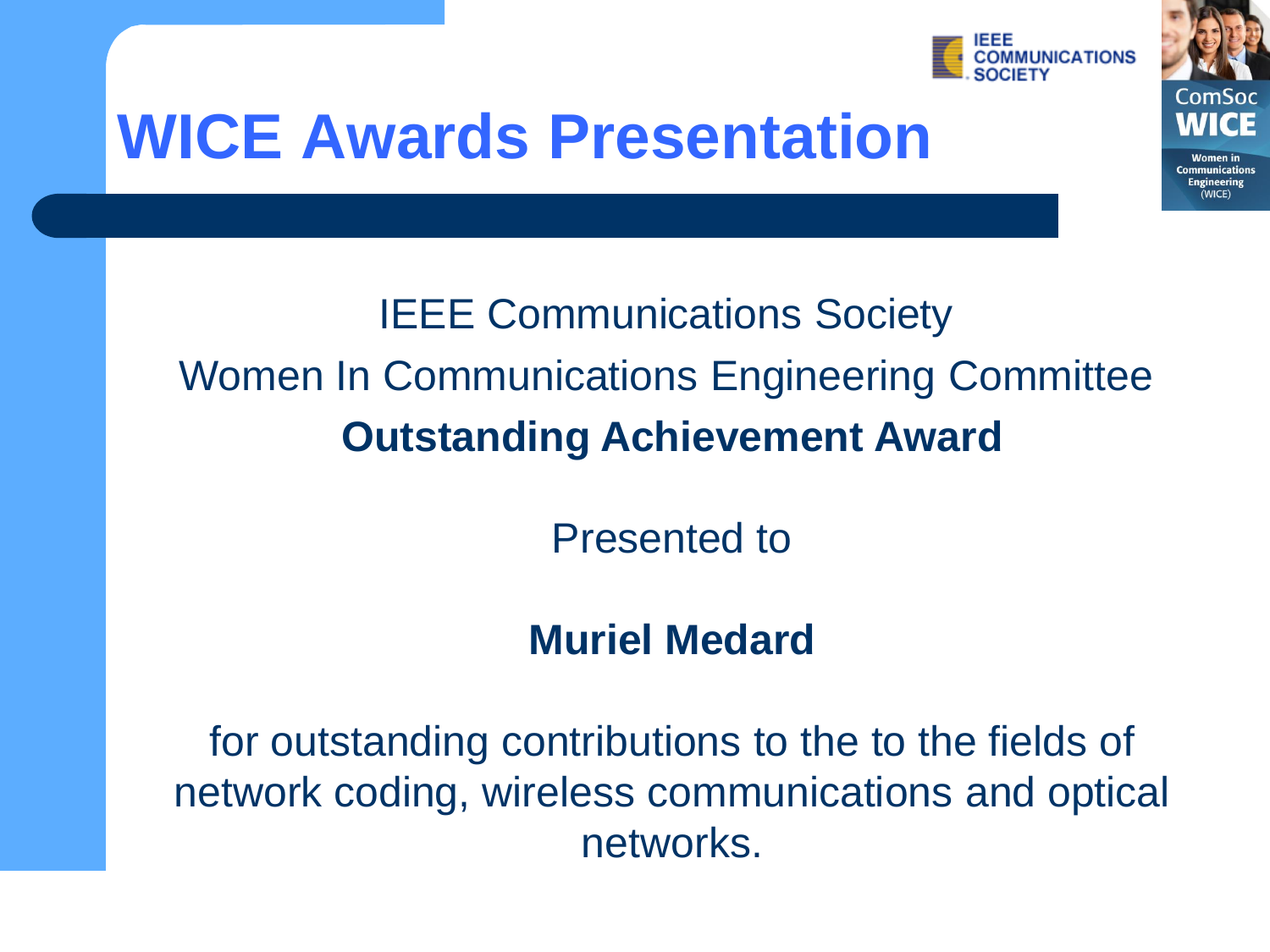

**ComSoc WICE** 

## **WICE Awards Presentation**

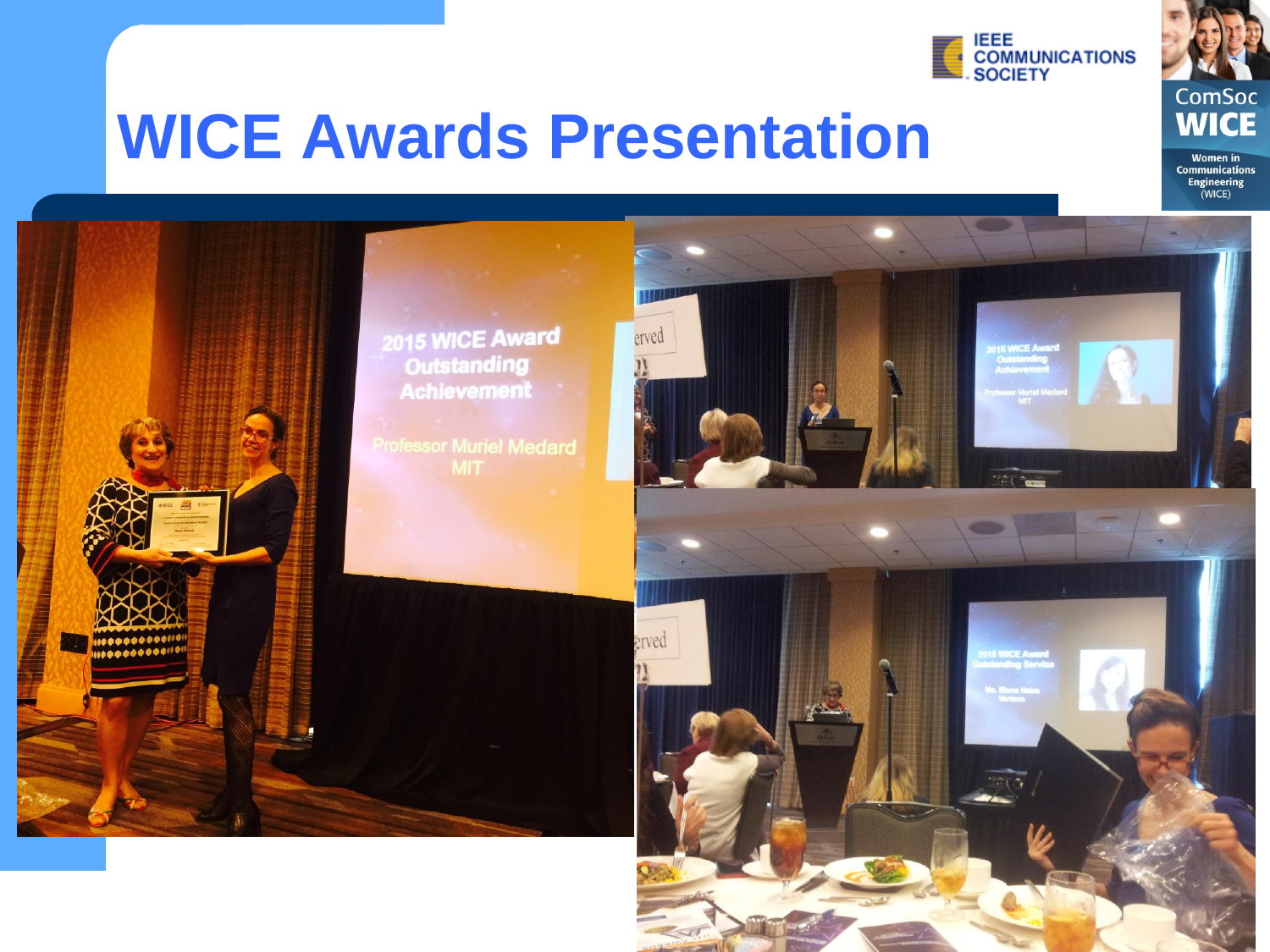

Women in **Communications Ingineering** 

## **WICE Awards Presentation**

#### IEEE Communications Society Women In Communications Engineering Committee **Outstanding Service Award**

Presented to

**Elena Neira**

for exceptional contributions and demonstrated leadership to the Women in Communications Engineering community.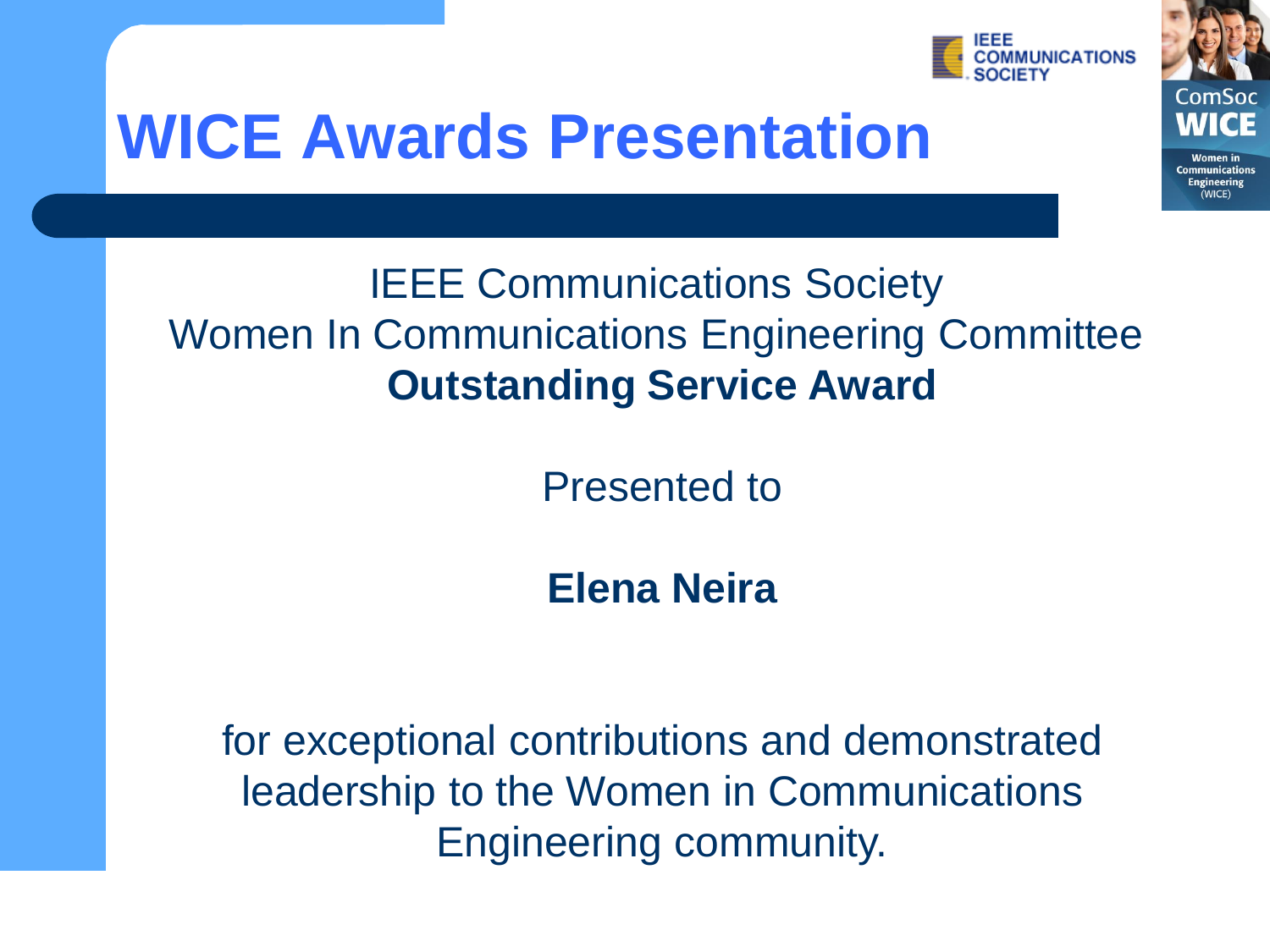

Women in **Communications Ingineering** 

## **WICE Awards Presentation**

#### IEEE Communications Society Women In Communications Engineering Committee **Mentorship Award**

Presented to

#### **Vincent Poor**

for exceptional commitment and contribution to training and mentoring of women in the Communications Engineering community.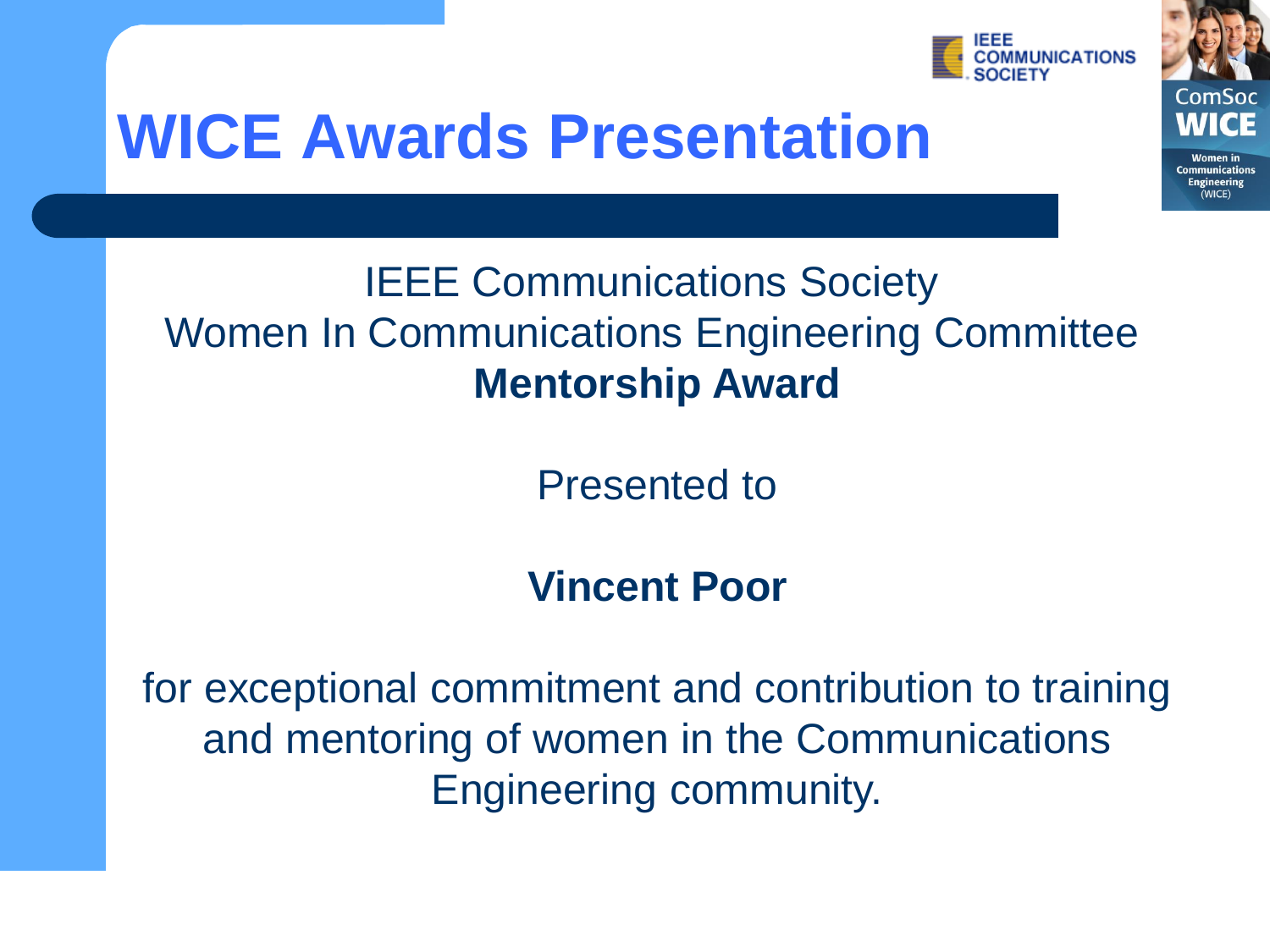## **WIE-WICE Panel on Global E SOCIETY Innovation**

**Communications Ingineering** 

#### **Speakers**:

- Susie Armstrong (Senior VP, Engineering, Qualcomm);
- Patti Robb (Head of Strategic IP and Advanced Paltform, IoT, Intel Corporation;
- Martha Dennis, Advisor to Emerging Technology Ventures;
- Meryem Simsek, Chair of IEEE ETC Tactile Internet SC; Research group leader at Technical University Dresden.

#### **Organizers**:

- Pornima Lalwaney (Senior Director Product Management, Qualcomm)
- Kathy Herring Hayashi (Senior Staff Engineer, Qualcomm, San Diego WIE Chair)
- WICE: **Sinem Ergen and Nada Philips (thank you**).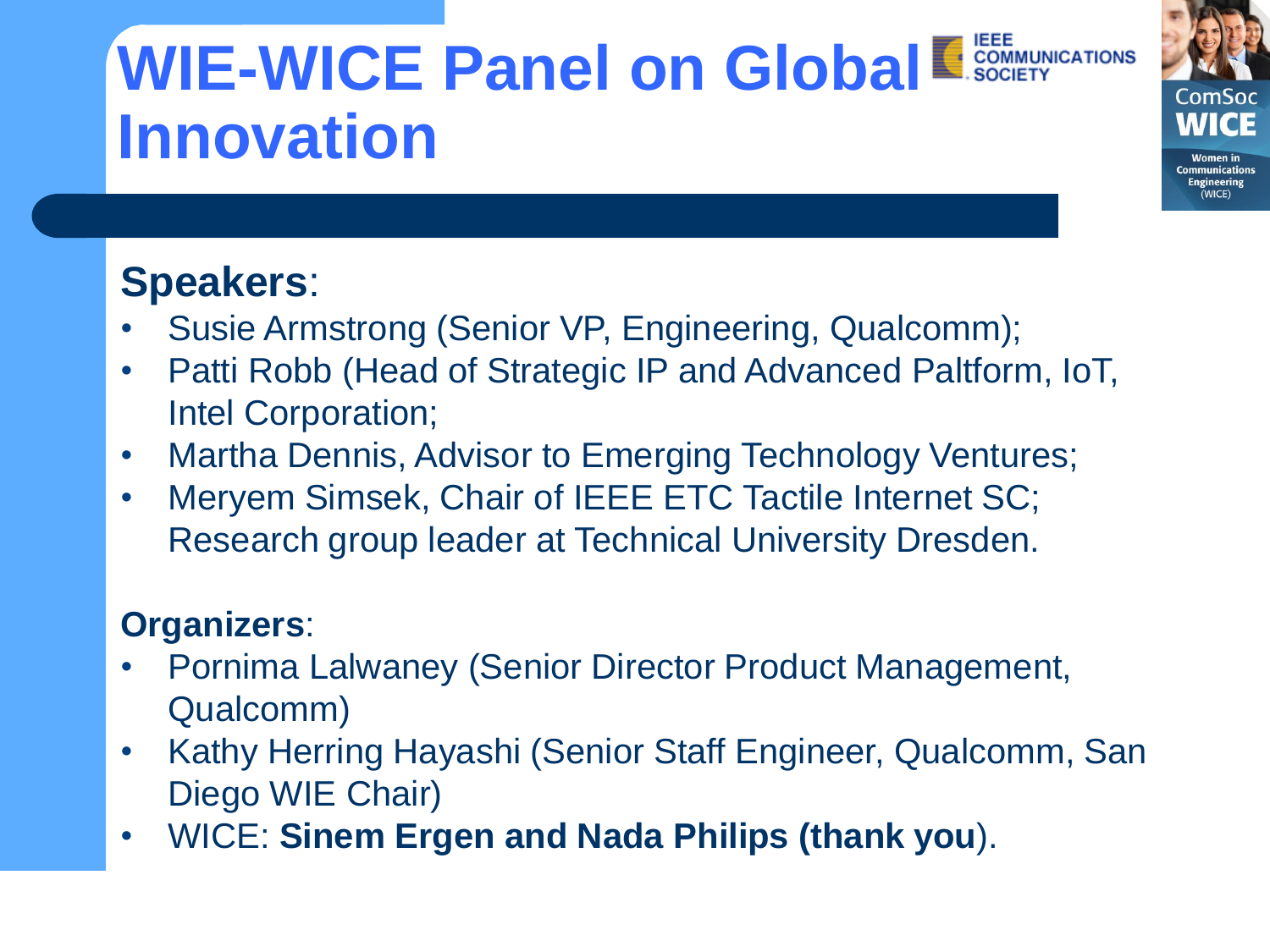#### **WICE: Third Women's Workshop on Communications and Signal Processing**

*When and where*: Dec. 4<sup>th</sup> (full day), IEEE Globecom 2016,

Washington DC.

**Goal**: to provide a technical, research-focused event that enables networking opportunities and mentoring for women researchers in the disciplines of communication, signal processing, and information theory.

**Audience**: anyone (male or female) interested in promoting junior and senior women in Communications related research.

**Organizing committee**: Octavia Dobre, Jean Armstrong, Katie Wilson, Urbashi Mitra, Maite Brand-Pearce, Shalinee Kishore, Sinem Coleri Ergen, Ana Garcia Armada, Nada Philip, Meryem Simsek, Meixia Tao.



ommunications ngineering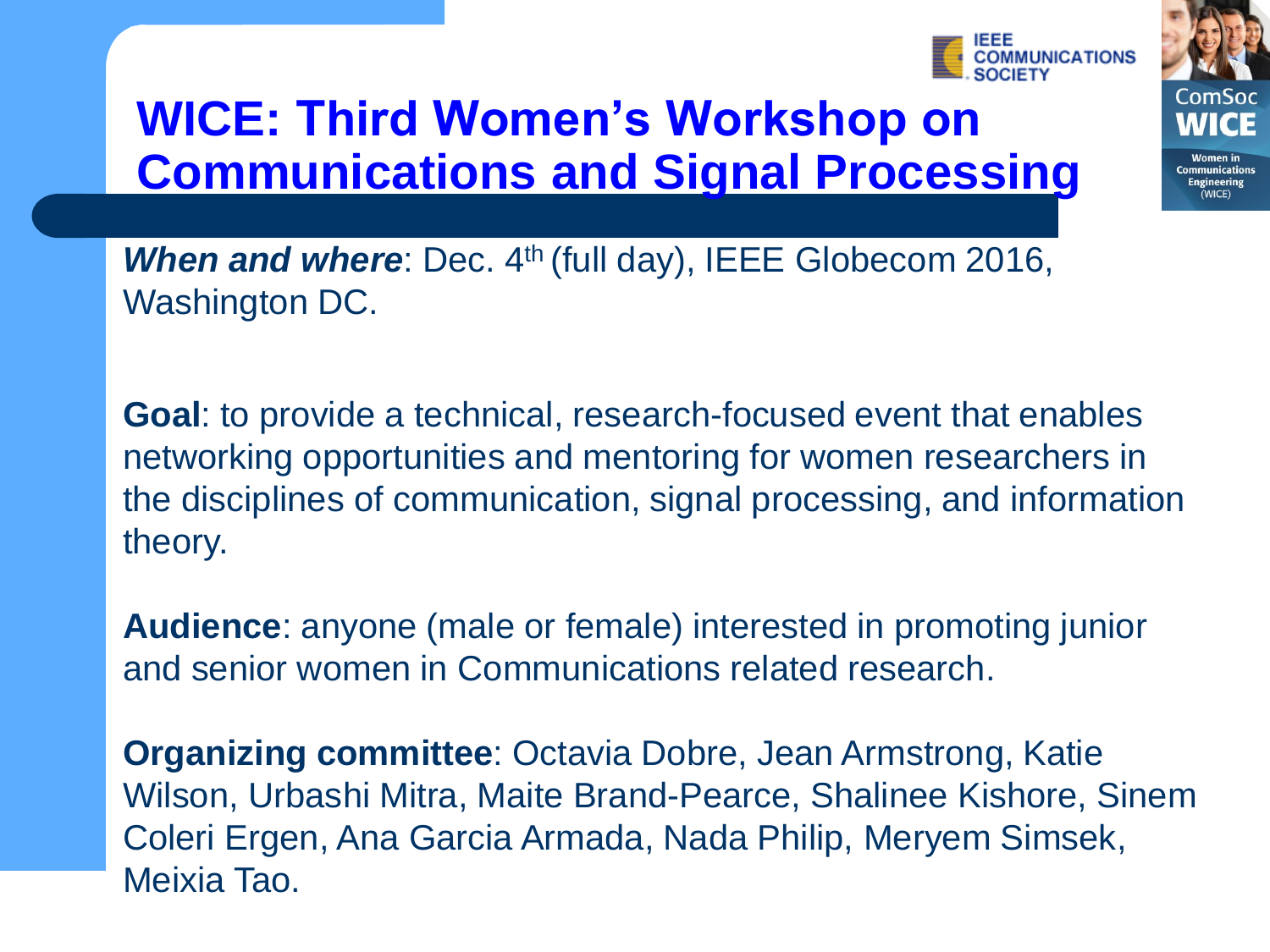### **WICE: Third Women's Workshop on Communications and Signal Processing**



- $\cdot$  Invited talks of senior researchers from academia and industry, e.g., Andrea Goldsmith (Stanford) and Monique Morrow (CISCO, CTO-Evangelist New Frontiers Development and Engineering);
- Poster sessions: junior researchers display their work (30-40 posters based on paper submission);
- ❖ Panels, with tentative titles:
	- "Where do I go from here?" The panel's goal is to address questions regarding career development both in academia and industry.
	- "What to expect?" This panel aims to provide guidance to junior attendees, as well as to enable mentoring of senior attendees who are looking for guidance in shaping the next phase of their careers, e.g., advice on promotion to full professor, balancing service work, and serving in major administrative positions.



**Communications Engineering**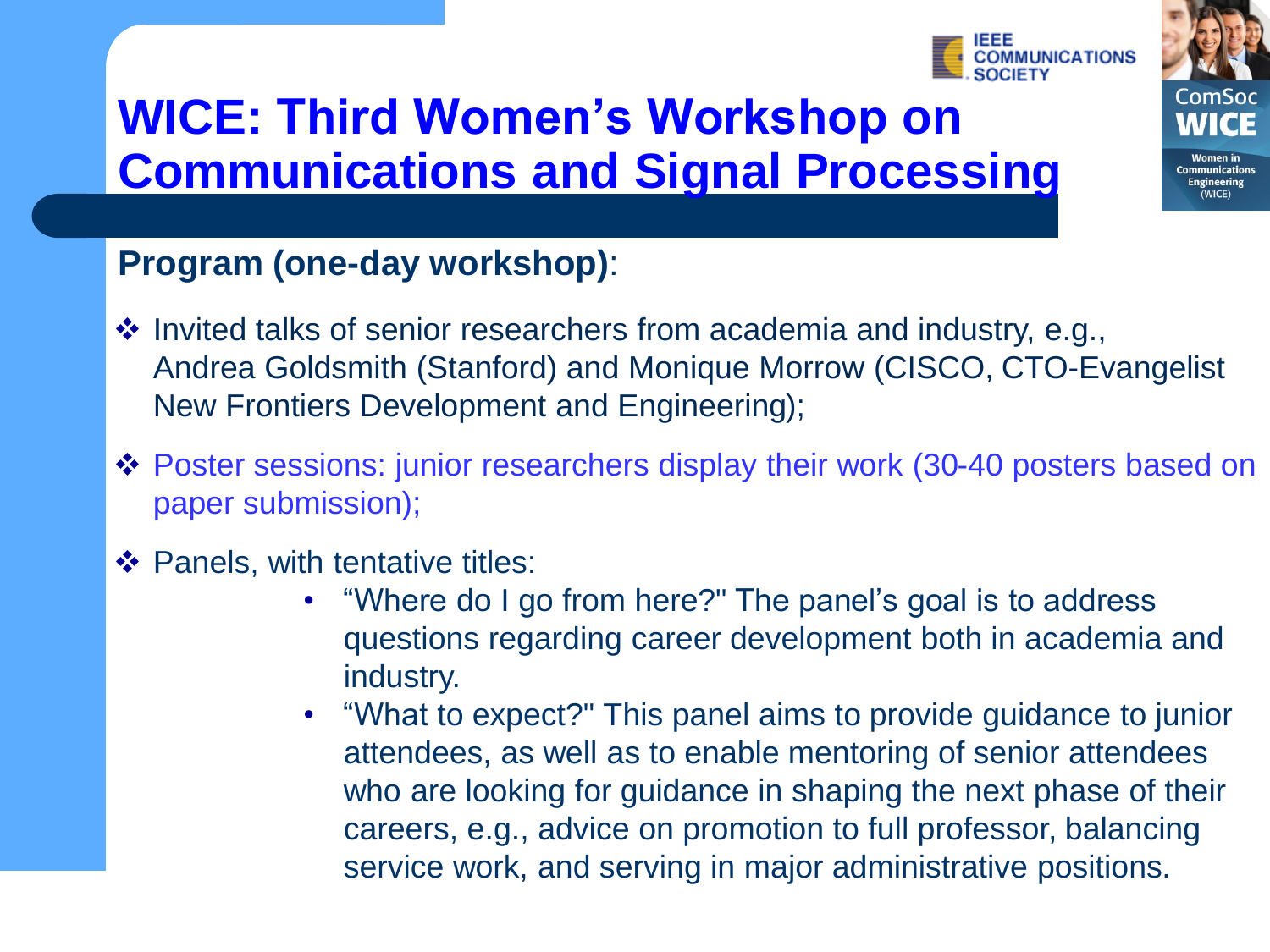### **WICE: Third Women's Workshop on Communications and Signal Processing**

- Budget: to be prepared for the chair of Globecom 2016
- Registration: SplashThat (event organizer)
- Poster versus short introduction



Women ir **Communications Ingineering**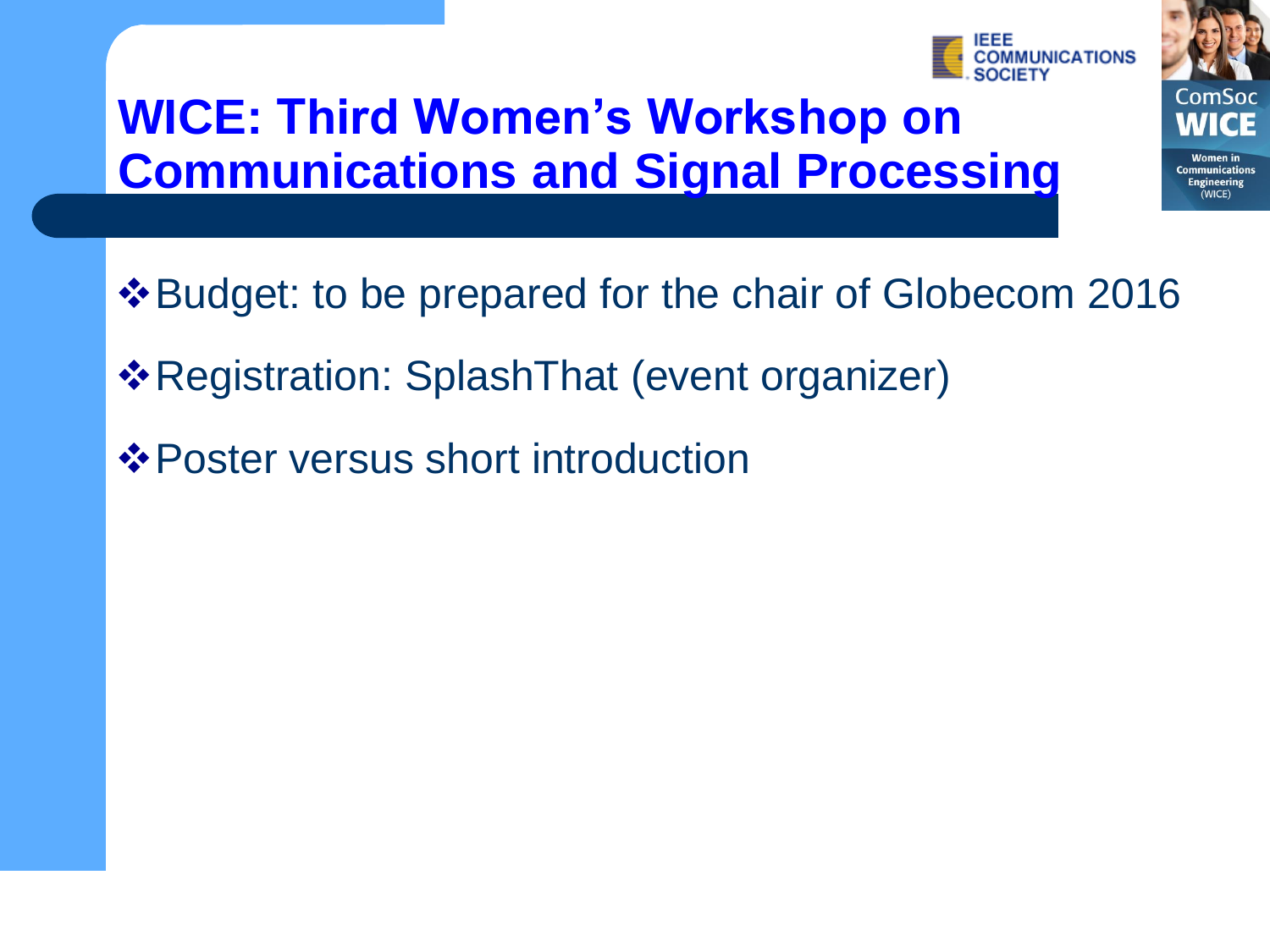

ComSoc W

**Women** in **Communications Engineering**  $(WICE)$ 

### **Other Business**

**Any other business?**

**ICC 2016: if we plan to organize a special event**